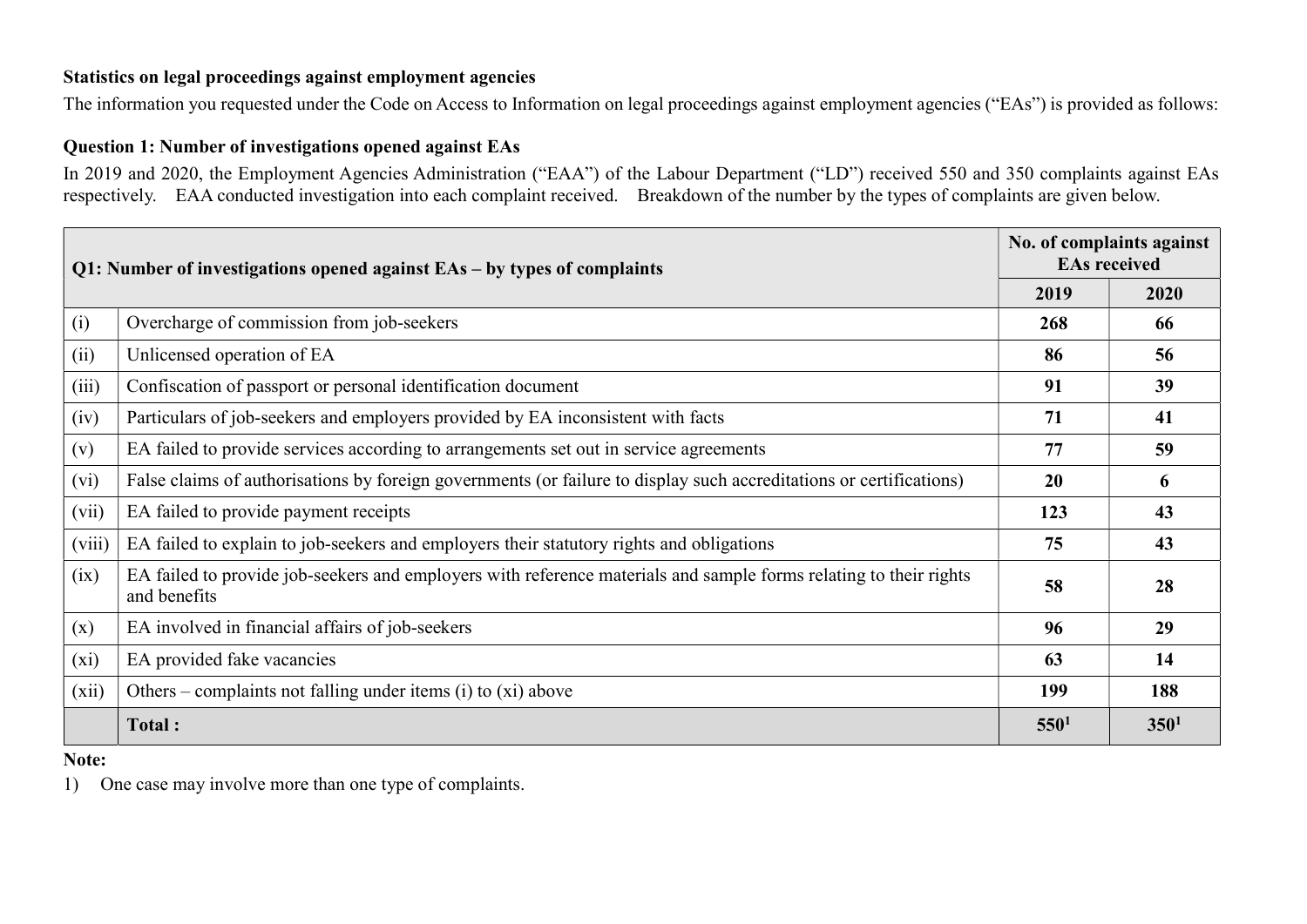### Question 2-6: Statistics on legal proceedings against EAs and their associates

The Prosecutions Division of LD instigates prosecution of suspected offences committed by EAs and their associates under the Employment Ordinance (Cap 57) ("EO") and the Employment Agency Regulations (Cap 57A) ("EAR"). Statistics on legal proceedings in respect of offence items (i), (ii) and (xii) are given below. No legal proceedings have been instituted by LD in respect of items (iii) to (xi) as they are not offences under EO or EAR.

|                                                                             | Q2 to Q5: Statistics on legal proceedings against EAs and their associates                  | 2019         | 2020 |
|-----------------------------------------------------------------------------|---------------------------------------------------------------------------------------------|--------------|------|
|                                                                             | Q2: Number of cases referred to the Department of Justice ("DoJ") for legal advice          |              |      |
| (i)                                                                         | Overcharge of commission from job-seekers                                                   | 8            | 4    |
| (ii)                                                                        | Unlicensed operation of EA                                                                  | 8            | 8    |
| (xii)                                                                       | Other offences under EO or EAR                                                              | $\mathbf{0}$ | 0    |
|                                                                             | Total:                                                                                      | 16           | 12   |
| Q3: Number of summonses heard against EAs and their associates <sup>2</sup> |                                                                                             |              |      |
| (i)                                                                         | Overcharge of commission from job-seekers                                                   | 66           | 13   |
| (ii)                                                                        | Unlicensed operation of EA                                                                  | 7            | 6    |
| (xii)                                                                       | Other offences under EO or EAR                                                              | 6            | 5    |
|                                                                             | Total:                                                                                      | 79           | 24   |
|                                                                             | Q3a: Number of cases prosecuted and concluded against EAs and their associates <sup>3</sup> |              |      |
| (i)                                                                         | Overcharge of commission from job-seekers                                                   | 13           | 9    |
| (ii)                                                                        | Unlicensed operation of EA                                                                  | 3            | 4    |
| (xii)                                                                       | Other offences under EO or EAR                                                              | 4            | 5    |
|                                                                             | Total:                                                                                      | 20           | 18   |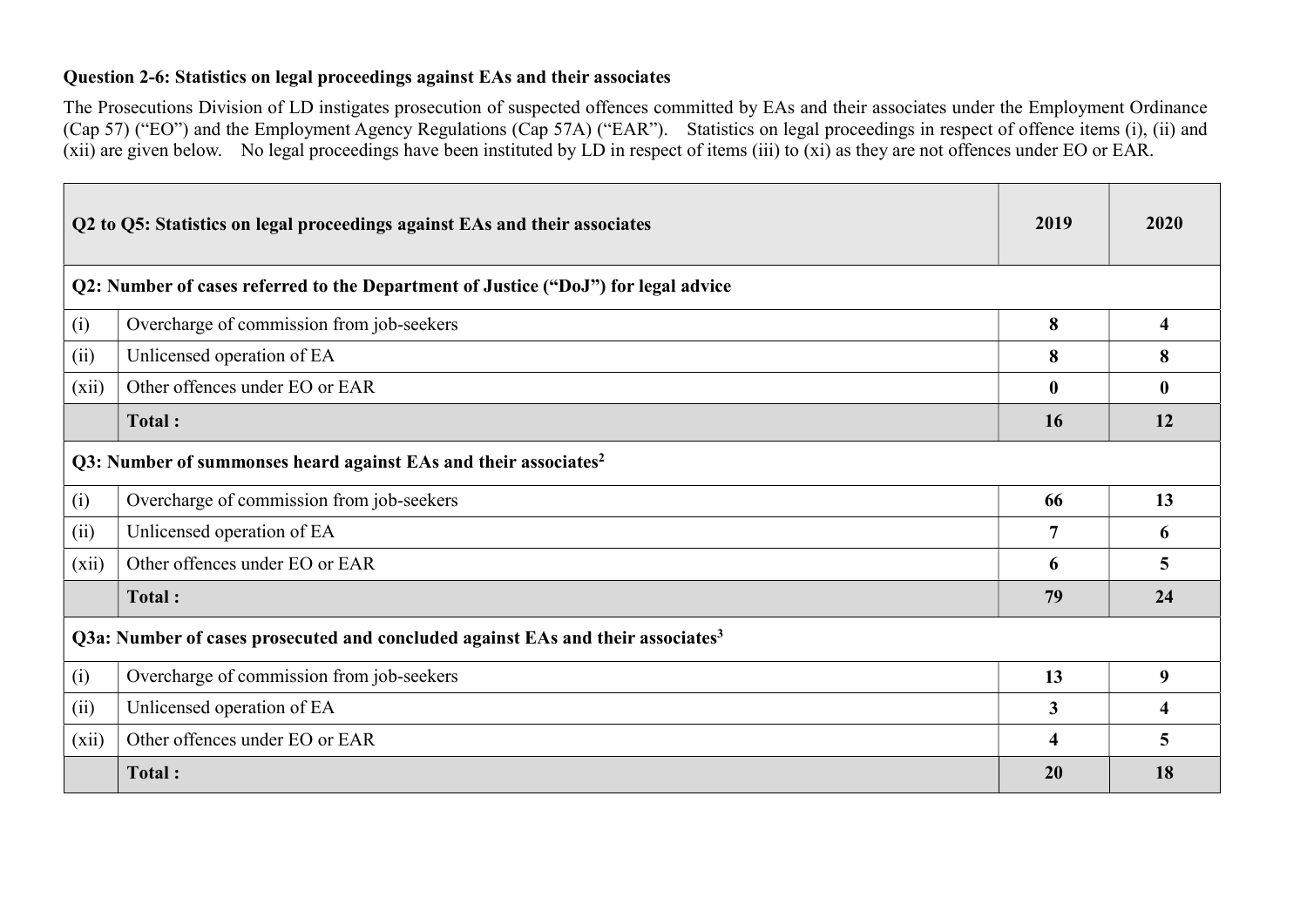| Q3b: Number of cases not prosecuted by legal advice of DoJ                  |                                                                                               |                         |                         |  |
|-----------------------------------------------------------------------------|-----------------------------------------------------------------------------------------------|-------------------------|-------------------------|--|
| (i)                                                                         | Overcharge of commission from job-seekers                                                     | $\overline{\mathbf{3}}$ | $\mathbf{1}$            |  |
| (ii)                                                                        | Unlicensed operation of EA                                                                    | 6                       | $\overline{7}$          |  |
| (xii)                                                                       | Other offences under EO or EAR                                                                | $\bf{0}$                | $\boldsymbol{0}$        |  |
|                                                                             | <b>Total:</b>                                                                                 | 9                       | 8                       |  |
|                                                                             | Q4: Number of dismissals and acquittals for prosecuted cases against EAs and their associates |                         |                         |  |
| (i)                                                                         | Overcharge of commission from job-seekers                                                     | 6                       | 6                       |  |
| (ii)                                                                        | Unlicensed operation of EA                                                                    | $\mathbf{1}$            | 1                       |  |
| (xii)                                                                       | Other offences under EO or EAR                                                                | $\bf{0}$                | $\boldsymbol{0}$        |  |
|                                                                             | <b>Total:</b>                                                                                 | $\overline{7}$          | $\overline{7}$          |  |
| Q5: Number of convicted cases against EAs and their associates <sup>4</sup> |                                                                                               |                         |                         |  |
| (i)                                                                         | Overcharge of commission from job-seekers                                                     | $\overline{7}$          | 3 <sup>1</sup>          |  |
| (ii)                                                                        | Unlicensed operation of EA                                                                    | $\boldsymbol{2}$        | $\overline{\mathbf{3}}$ |  |
| (xii)                                                                       | Other offences under EO or EAR                                                                | $\overline{\mathbf{4}}$ | 5                       |  |
|                                                                             | Total:                                                                                        | 13                      | 11                      |  |
| <b>Q6: Details of sentences</b>                                             |                                                                                               | 2019                    | 2020                    |  |
| Q6a: Total fines imposed on convicted EAs and their associates <sup>5</sup> |                                                                                               |                         |                         |  |
| (i)                                                                         | Overcharge of commission from job-seekers                                                     | \$134,000               | \$15,600                |  |
| (ii)                                                                        | Unlicensed operation of EA                                                                    | \$138,000               | \$92,000                |  |
| (xii)                                                                       | Other offences under EO or EAR                                                                | \$10,000                | \$11,000                |  |